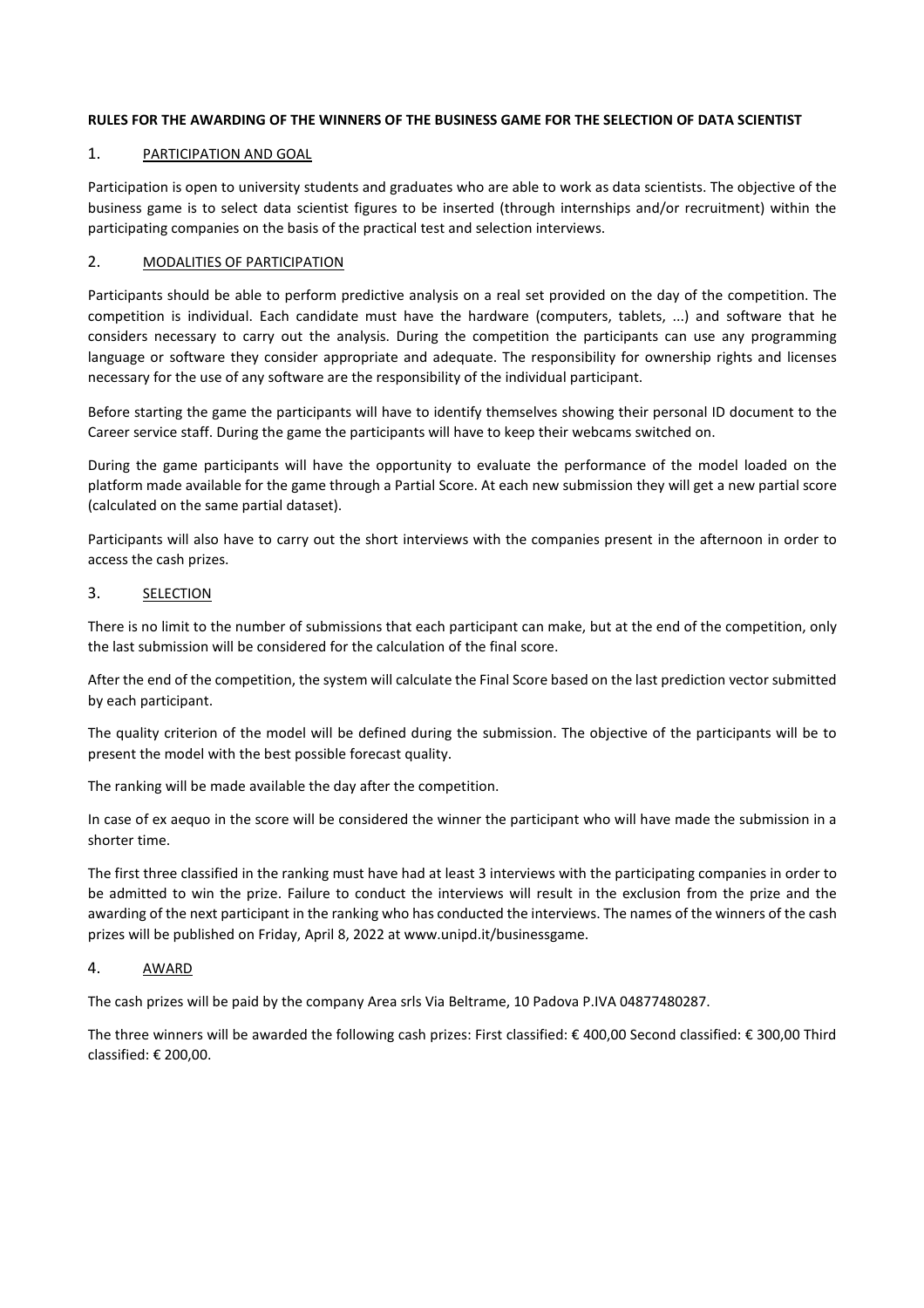On April 8, 2022 the winners will receive by e-mail from the company Area srls a document certifying the win. The amount won will be settled through the issuance of a document in the name of each person, their iban code and a transfer will be made by the company Area srls by the end of April 2022..

# 5. DEADLINES AND EXCLUSION

The day after the competition, the ranking list will be made available on the website http://www.bee- viva.com/ and the names of the winners of the cash prizes will be published at [www.unipd.it/businessgame.](http://www.unipd.it/businessgame)

Participation in the business game implies full and unconditional acceptance of these rules. All those who have not made at least one submission and who have not made at least 3 interviews with the participating companies will be excluded from the award.

# 6. PRIVACY

In accordance with the privacy policy available at [www.unipd.it/privacy w](http://www.unipd.it/privacy)e inform you that the personal data provided and collected will be used in function and for the purposes of this business game and for the awarding of cash prizes to the winners. The participant will give his/her express written consent for the communication and dissemination of the personal data provided and collected, for the purposes indicated above, by signing the application form. The results of the business game will be published on the website [http://www.bee-viva.com/ a](http://www.bee-viva.com/)nd the winners of the cash prizes on the websit[e www.unipd.it/businessgame.](http://www.unipd.it/businessgame)

# 7. GENERAL PROVISIONS

This competition is not subject to ministerial authorization, in accordance with art. 6 paragraph 1 letter A of Presidential Decree 430/01 on Competitions and Prize Transactions, which excludes from the above mentioned events "competitions held exclusively for the production of literary, artistic or scientific works, as well as for the presentation of commercial or industrial projects or studies, in which the awarding of the prize is in the nature of consideration for the performance of the work or represents recognition of personal merit or a title of encouragement in the interest of the community". For anything not expressly provided for in these Regulations, reference should be made to the relevant regulations in force. For clarifications or further information you can contact Dr. Silvia Zago of Area Srls by e-mail: [area@areapd.it](mailto:area@areapd.it)